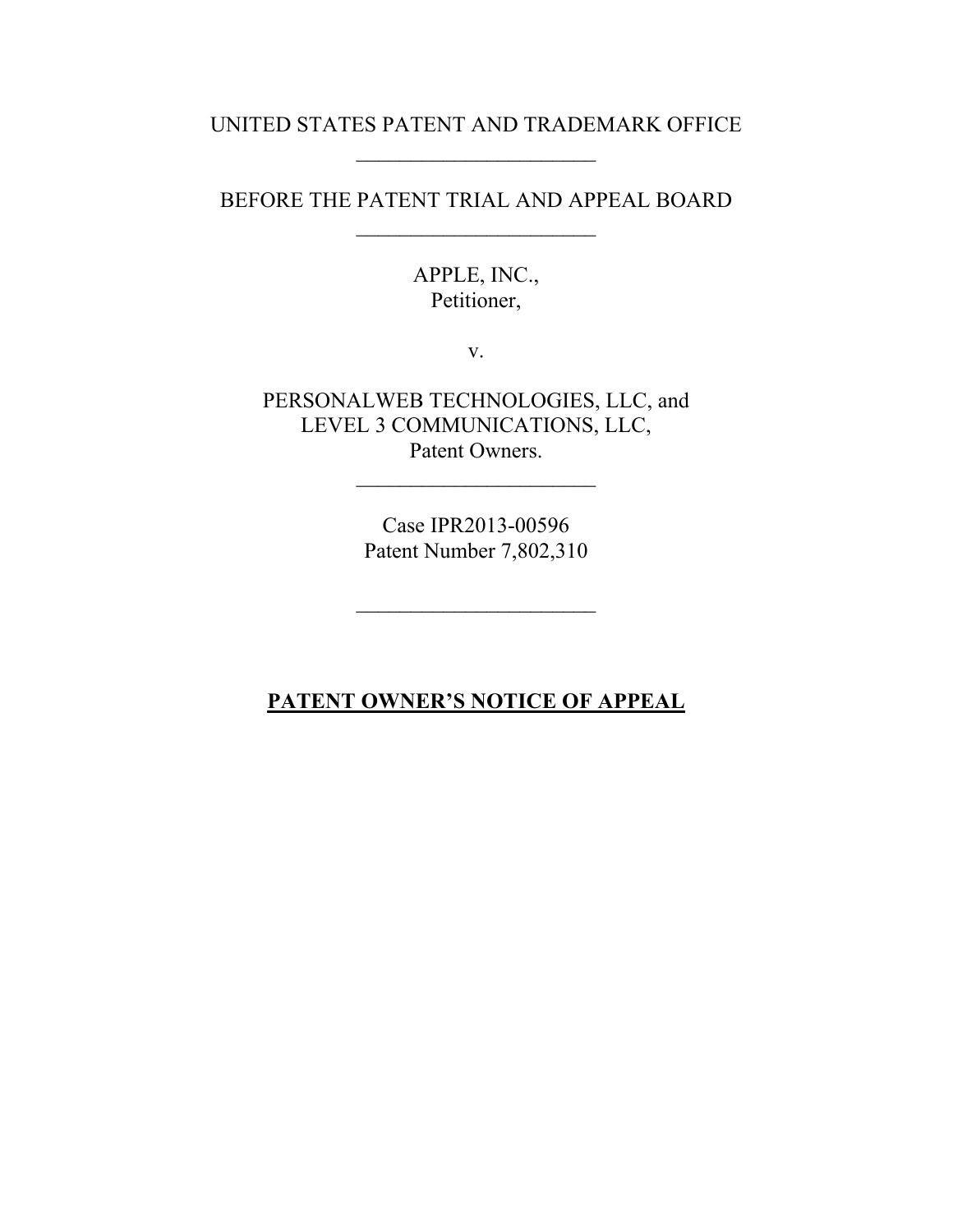Pursuant to 35 U.S.C. § 142 and 37 C.F.R. § 90.2(a), Patent Owner hereby appeals to the United States Court of Appeals for the Federal Circuit from the Decision on Remand ("Decision") entered on February 7, 2018, and from all orders, decisions, rulings, and opinions underlying or supporting the Decision.

For the limited purpose of providing the Director with the information requested in 37 C.F.R. § 90.2(a)(3)(ii), issues on appeal may include but are not limited to the Board's determinations of unpatentability of claims and any finding or determination supporting or relating to such determinations of unpatentability including but not limited to: violations of due process (including due process violations under the Administrative Procedures Act), obviousness issues, constitutionality of IPR proceedings, claim construction issues, Board findings that conflict with the evidence of record and are not supported by substantial evidence, as well as all other issues decided adversely to Patent Owner in any orders, decisions, rulings and/or opinions.

Patent Owner reserves the right to challenge any finding or determination supporting or relating to the issues listed above and to challenge any other issues decided adversely to Patent Owner in the Board's Decision or in any other order, decision, ruling, or opinion underlying the Decision.

Simultaneous with this submission, a copy of this Notice of Appeal is being filed with the Patent Trial and Appeal Board (Board) and the Clerk's Office for the

 $-2$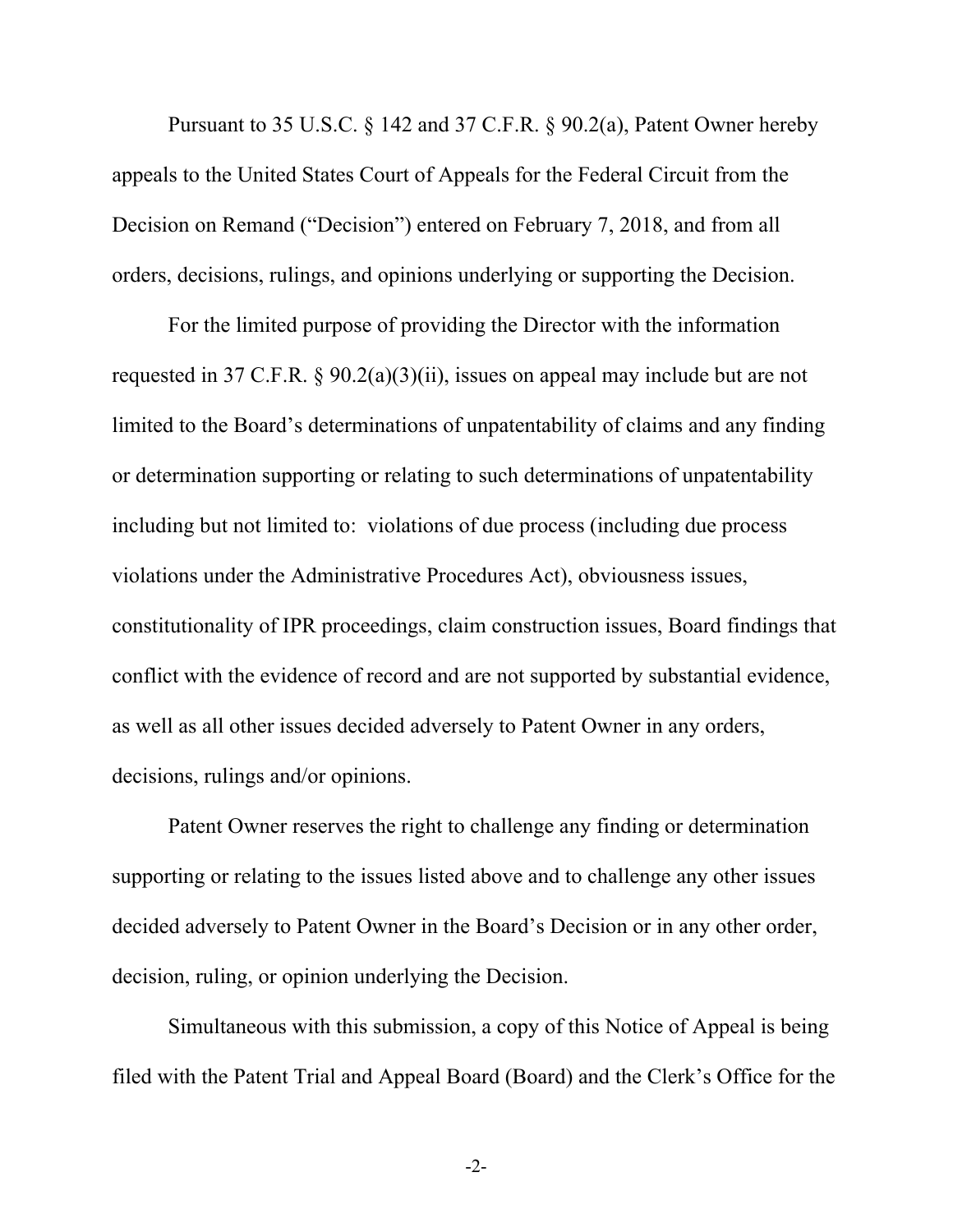United States Court of Appeals for the Federal Circuit.

Respectfully submitted,

Dated: February 21, 2018 By: /Joseph A. Rhoa Joseph A. Rhoa Reg. No. 37,515 Updeep (Mickey) S. Gill Reg. No. 37,334 Attorneys for Patent Owner, PersonalWeb Technologies, LLC

> NIXON & VANDERHYE P.C. (Customer No.: 23117) 901 North Glebe Road 11th Floor Arlington, VA 22203 Tel: (703) 816-4000 Fax: (703) 816-4100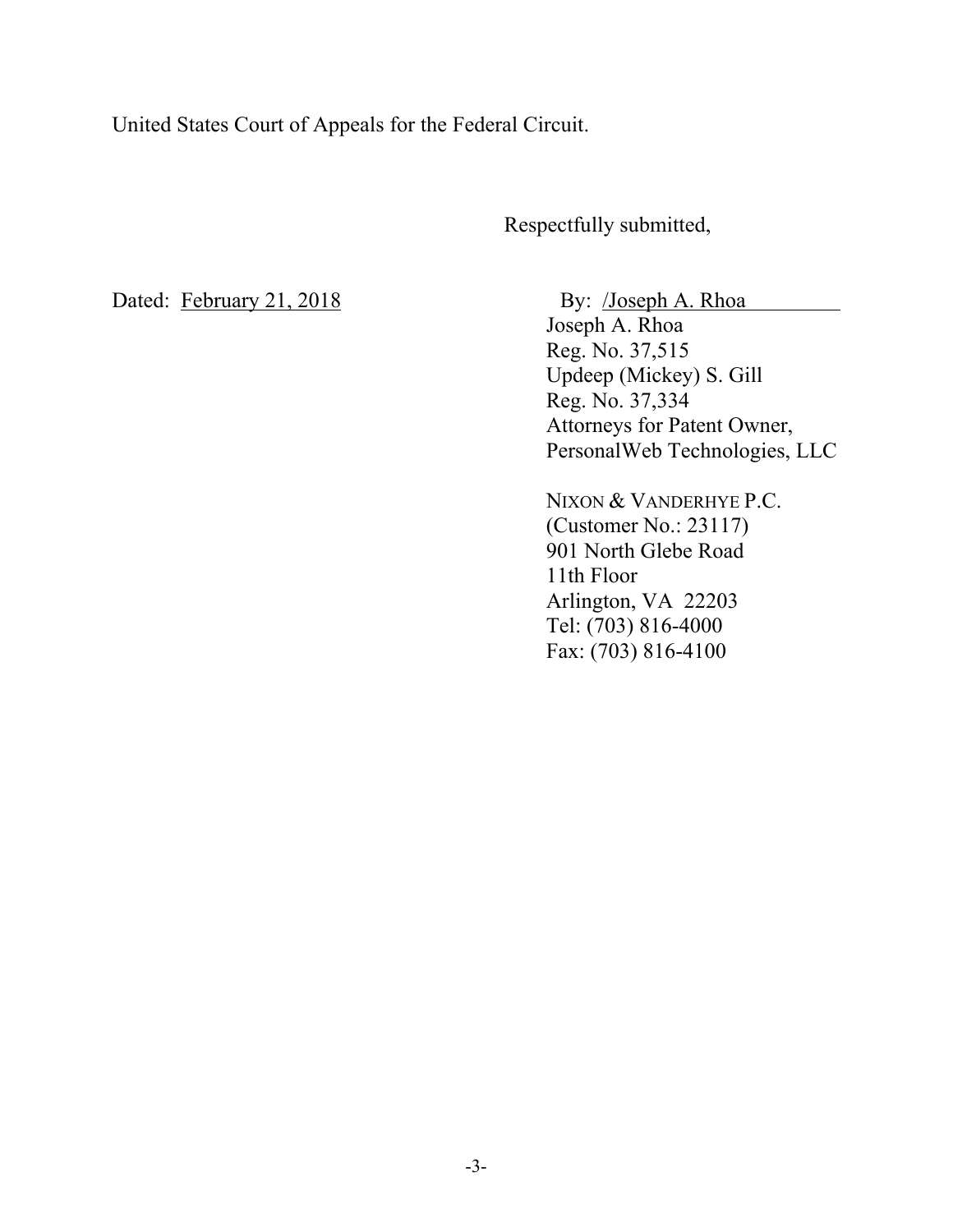## **CERTIFICATES OF SERVICE & FILINGS**

 I hereby certify that on February 21, 2018, the foregoing PATENT OWNER'S NOTICE OF APPEAL was electronically filed through the Patent Trial and Appeal Board's Patent Review Processing System (PRPS). In addition, the original version of the foregoing PATENT OWNER'S NOTICE OF APPEAL was filed by hand on February 21, 2018, with the Director of the United States Patent and Trademark Office, at the following address:

> Director of the United States Patent and Trademark Office c/o Office of the General Counsel, 10B20 Madison Building East 600 Dulaney Street Alexandria, VA 22314-5793

I further certify that a true and correct copy of the foregoing, PATENT OWNER'S NOTICE OF APPEAL, was filed electronically on February 21, 2018, with the Clerk's Office of the United States Court of Appeals for the Federal Circuit:

> United States Court of Appeals for the Federal Circuit 717 Madison Place, N.W., Suite 401 Washington, DC 20439

I further certify that a true and correct copy of the foregoing, PATENT OWNER'S NOTICE OF APPEAL, was served via First Class U.S. Mail and by electronic mail (in accordance with the parties' electronic service agreement) on